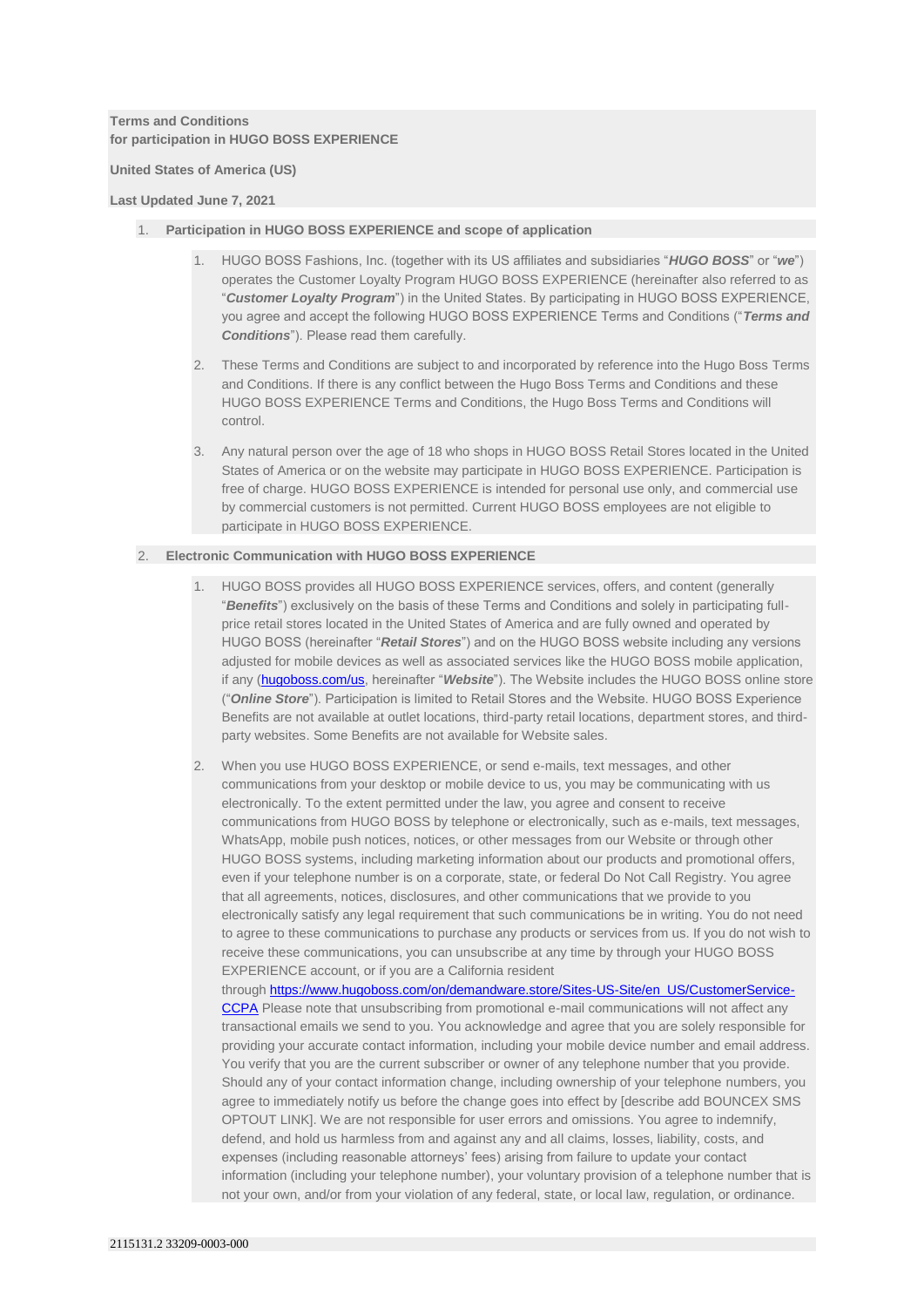3. You may register for HUGO BOSS EXPERIENCE in select Retail Stores by completing and signing the digital application form. Alternatively, you may register for HUGO BOSS EXPERIENCE online on **hugoboss.com/us**You will become a participant in HUGO BOSS EXPERIENCE upon acceptance of your application by HUGO BOSS.

# 3. **Benefits**

As a HUGO BOSS EXPERIENCE participant you will have access to exclusive services and offers from HUGO BOSS, subject to availability:

# 1. **Personal shopping**

HUGO BOSS EXPERIENCE participants may utilize our personal shopping service in Retail Stores, where available. This service includes individual shopping advice provided by personal sales advisors, exclusive personal shopping appointments in Retail Stores, and the ability to ship online orders to participating Retail Stores. We may also offer you personalized advice based on the information stored in our customer database if you have elected to provide us with the requisite information.

# 2. **Alterations service**

HUGO BOSS EXPERIENCE participants are entitled to free basic alterations to HUGO BOSS full price products purchased on our Website or in our Retail Stores. Free alterations are limited to either hem on non-finished trousers OR sleeve hems on suit jackets and sport coats ("Basic Alterations"). The store specialists will assist in measuring and assessing the ideal fit for you with your new HUGO BOSS products. Please note that altered products cannot be returned or exchanged. For free Basic Alterations for online purchases, the packing slip/receipt and the item must be brought or shipped (via our ship to store process) to a participating retail store. A fee shall apply for all other alterations. Altered garments are not returnable. Alterations are only available on HUGO BOSS products that are purchased on our Website or in our Retail Stores, and we do NOT alter other brands.

## 3. **Receipt lookup**

Under our return policy, returns must be accompanied by a receipt. For purchases made in Retail Stores , HUGO BOSS EXPERIENCE offers receipt lookup; if the purchase was tied to your MY HUGO BOSS EXPERIENCE account, we will look up the transaction and, if we locate the transaction, we will accept your return as though it was accompanied by a receipt . Although we will endeavor to find your receipt, we are not responsible for not being able to locate your receipt, and are under no obligation to accept your return unless we find your receipt.

#### 4. **Personalized information and invitations**

On the basis of the information stored in our customer database, we may offer you marketing communications, including personalized news, product recommendations, and other information, as well as invitations to special promotions and events. All communications under this Section are subject to the HUGO BOSS USA [privacy policy.](http://www.hugoboss.com/us/about-hugo-boss/privacy-statement/privacy-statement.html)

## 5. **HUGO BOSS customer account**

All participants who register for HUGO BOSS EXPERIENCE also receive access to the exclusive My HUGO BOSS customer account for the Online Store with additional functions and offers tailored to the participant's individual interests. Participants who register for HUGO BOSS EXPERIENCE in Retail Stores and who want to use the online functionality of HUGO BOSS Experience must initialize their personal My HUGO BOSS customer account separately by navigating to (URL) and setting up an account (including by establishing a password). In your personal My HUGO BOSS customer account you can manage your **customer preferences,** select your preferred **communication channels** for personalized information and invitations from HUGO BOSS or opt-out entirely from receipt of marketing communications.

You can also save **delivery addresses** in your My HUGO BOSS customer account and use this data for your orders in the Online Store. Once you have logged into your customer account, information required for the order process in the Online Store will be entered automatically on the basis of the information saved in your customer account in order to make the Online Store order process as convenient as possible.

The HUGO BOSS customer account also offers you an overview of your **purchase history** in Retail Stores and the Online Store and also allows you to track the processing and delivery status of your purchases in the Online Store.

In your HUGO BOSS customer account you can also create and manage **wish lists** which enable you to save HUGO BOSS products for a subsequent visit to the Online Store and to check the availability of HUGO BOSS products in the Online Store or in the retail store of your choice.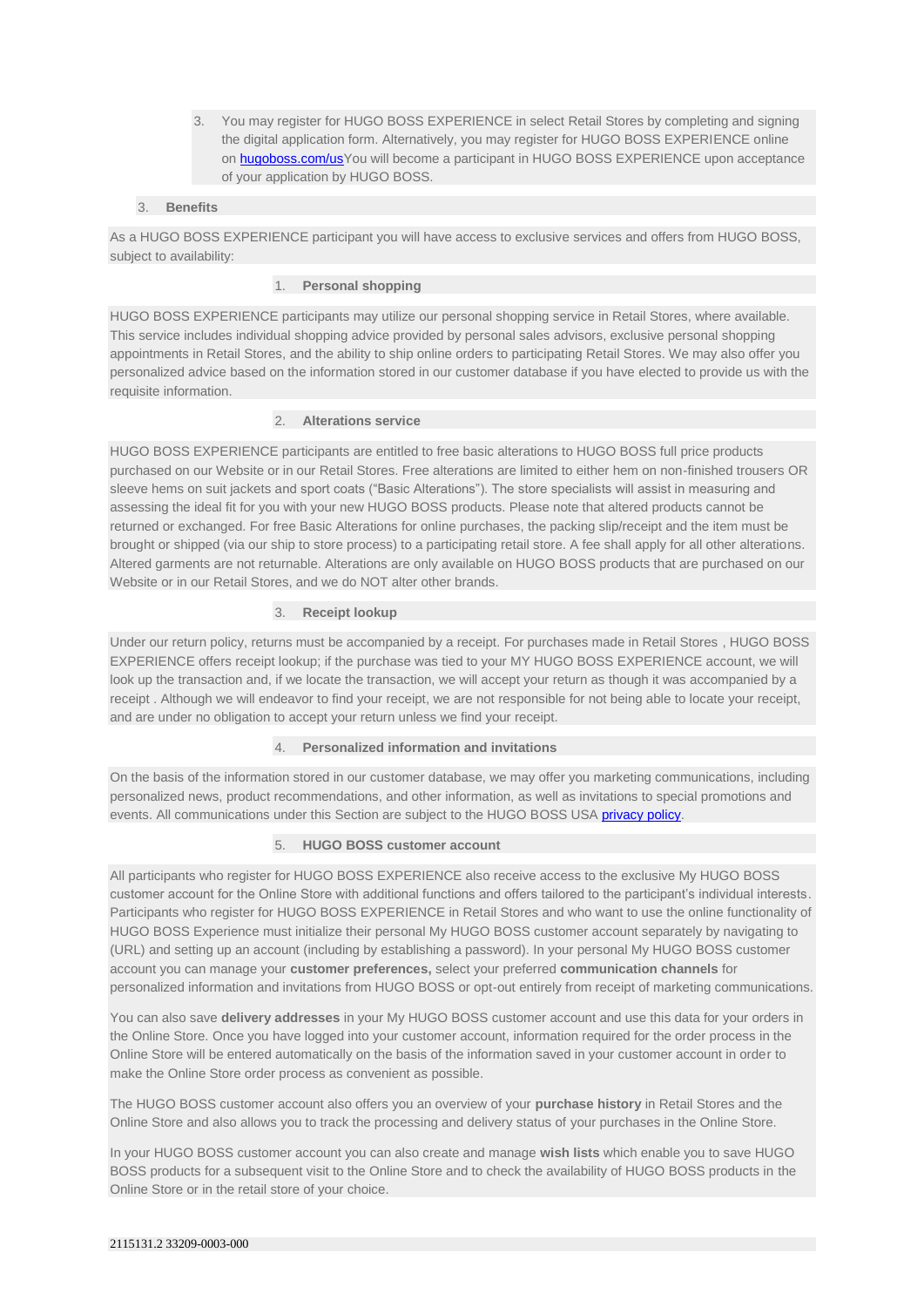So that we can tailor your advice and the information sent to you as closely as possible to your personal interests, you can create and manage **preferences** for specific HUGO BOSS brands and interests. We use this information together with the information collected by us about your use of the Website so that we can personalize and tailor the configuration of your My HUGO BOSS customer account.

## 6. **Transportation**

Uber rides in select Retail Stores may be offered to HUGO BOSS EXPERIENCE customers who meet additional guidelines, including but not limited to, (1) HUGO BOSS Experience customer must also have a valid Uber account, (2) minimum purchase thresholds may apply (annual and on a transactional basis), (3) customer cannot determine type or color of Uber ride, (4) HUGO BOSS EXPERIENCE participant must be one of the passengers, (5) Uber rides limited to Uber X only, (6) destination must be the lesser of 50 miles from participating retail store and no more than \$100.00 ride cost. Uber rides are not available in all locations. HUGO BOSS is not responsible for your Uber ride or experience, it being understood that HUGO BOSS' sole involvement in your Uber ride will be to schedule and pay for your Uber ride. You hereby agree to release and hold harmless HUGO BOSS from all claims, liability, damages, and expenses whatsoever from your Uber ride, it being understood that Uber and your Uber driver, as applicable, will be solely responsible for the provision of the Uber service and your Uber ride.

# 7. **Birthday Gift**

For HUGO BOSS EXPERIENCE customers who provide a date of birth upon initial registration (date of birth not subject to change) and consent to e-mail marketing communications, a birthday gift shall be offered. Birthday gift and terms subject to change without notice, but may include a one-time discount on or around customer's birthday.

## 8. **Monogramming Services**

Monogramming services may be offered to HUGO BOSS EXPERIENCE customers in select Retail Stores who meet additional guidelines, including but not limited to, (1) minimum purchase thresholds may apply (annual and on a transactional basis), (2) monogramming limited to select items, (3) character limit may apply, (4) item must be purchased, then sent off-site for monogramming, (5) valid on full price purchases only, (6) monogrammed items are final sale and not returnable or eligible for exchange, (7) no profane or inappropriate monograms will be accepted (the determination of which shall be at HUGO BOSS' sole discretion, (8) monogrammed items require additional time and may take up to two additional weeks. Monogram service terms are subject to market availability.

# 9. **Courier/Delivery Service**

Delivery services may be offered to HUGO BOSS EXPERIENCE customers in select Retail Stores who meet additional guidelines, including but not limited to: (1) minimum purchase thresholds apply (annual and on a transactional basis), (2) radius restrictions based on local delivery parameters set by HUGO BOSS and local delivery service, (3) delivery fee to HUGO BOSS cannot exceed \$50 per delivery, (4) HUGO BOSS not liable for lost and damaged merchandise, it being understood that the delivery service shall be solely responsible for any such lost or damaged merchandise and any and all other claims arising from delivery; and (5) all claims are subject to delivery service terms and conditions.

#### 10. **Exclusive Member Shopping Hours by Appointment**

HUGO BOSS EXPERIENCE members may contact a participating retail store directly and schedule and appointment for up to one hour before the store opens and one hour after the store closes. Appointments must be scheduled in advance and are subject to availability.

## 11. **Curbside Pickup**

HUGO BOSS EXPERIENCE may utilize our curbside pickup service in Retail Stores, where available. This service includes contactless curbside pickup, so you can get your order when and how you want it—without ever leaving your car.

## 12. **Same Day Delivery**

HUGO BOSS EXPERIENCE members HUGO BOSS EXPERIENCE participants may utilize our same day delivery service in Retail Stores, where available. Book a virtual appointment or call the store to have your order delivered the same day.

\*Orders must be placed by 3pm est in order to receive the same day delivery. Service is free for orders over \$1,000; a \$15 shipping charge will apply to orders under \$1,000 that are delivered within a 15 mile radius from the HUGO BOSS Store . Additional fees may apply for orders over 15 mile radius (for both orders over and under \$1,000).